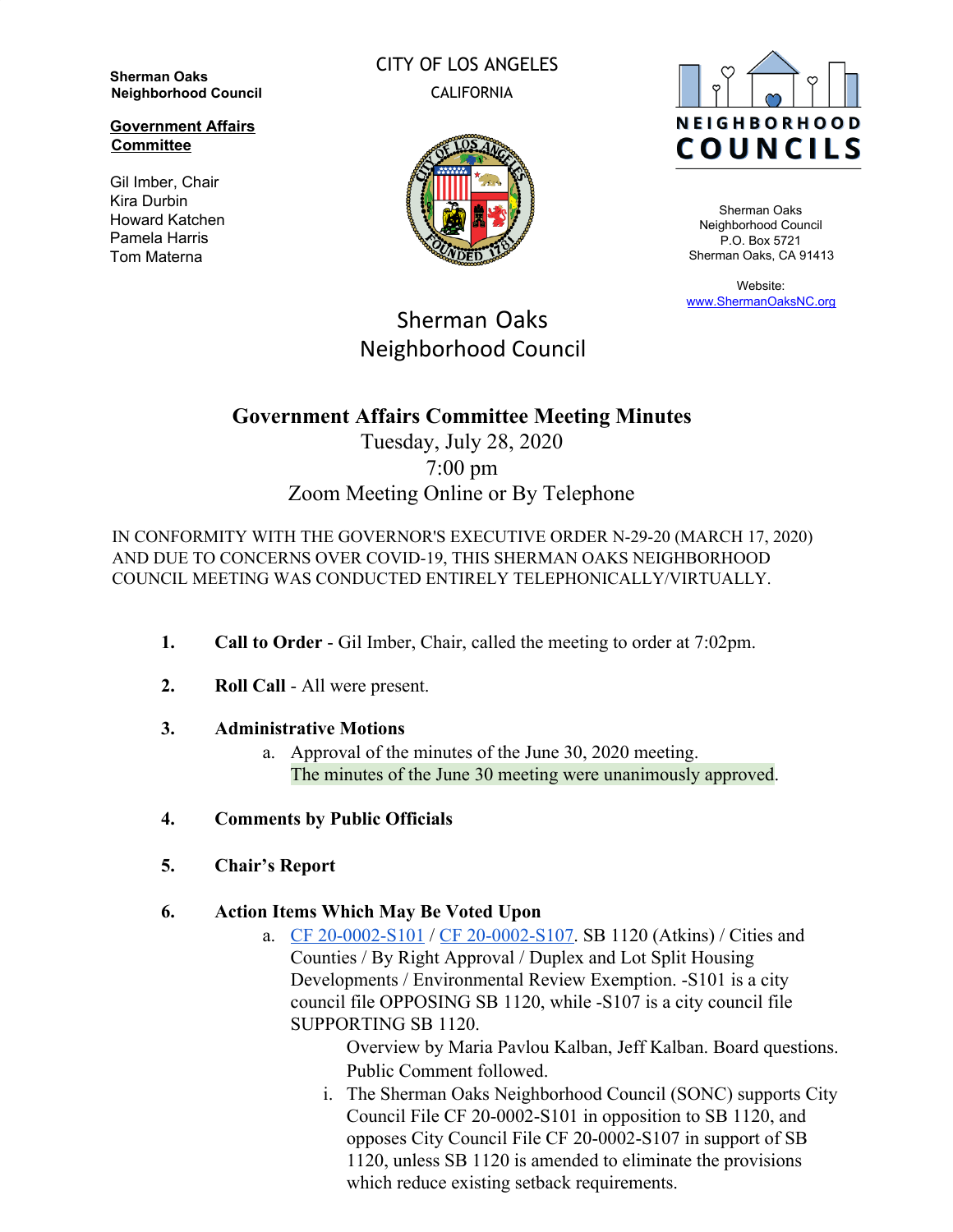Sherman Oaks Neighborhood Council Government Affairs Committee Minutes, Tuesday, July 28, 2020, 7:00 pm Page 2

> Moved by: **Gil Imber**. Seconded by: **Tom Materna**. Discussion followed. **Yes**: Materna, Imber **No**: Durbin **Abstain**: Harris, Katchen The motion 6a is adopted (roll call vote), 2-1-2.

- b. [CF 20-0002-S81](https://cityclerk.lacity.org/lacityclerkconnect/index.cfm?fa=ccfi.viewrecord&cfnumber=20-0002-S81). Asian and Pacific Islander, Jewish, Immigrant and Other Communities / COVID-19 Pandemic / Denounce Anti-Asian Bigotry, Anti-Semitism, Hateful Speech, Violent Action.
	- i. The Sherman Oaks Neighborhood Council (SONC) supports City Council File CF 20-0002-S81 and denounces anti-Asian bigotry, Anti-Semitism, hateful speech, and violent actions, and affirms our commitment to the safety and well-being of all community members, including the Asian and Jewish communities, including but not limited to enhanced prosecutions to curb hate acts. Moved by: **Howard Katchen**. Seconded by: **Pamela Harris**. Discussion followed.

**Yes**: Durbin, Harris, Katchen, Materna, Imber **No**: -

```
The motion 6b is adopted (roll call vote), 5-0.
```
- c. [CF 20-0866](https://cityclerk.lacity.org/lacityclerkconnect/index.cfm?fa=ccfi.viewrecord&cfnumber=20-0866). Independent Report / Demonstrations Against Police Brutality and Racism / Los Angeles Police Foundation / Donation.
	- i. *During discussion, it was revealed that CF 20-0866 has been scheduled for a City Council vote on Wednesday, July 29, 2020. The Committee discussed whether it would be productive to proceed with the item, given the overwhelming unlikelihood that the SONC Board would be able to vote on CF 20-0866 prior to City Council's action (unless, for instance, the item were to be postponed, referred to committee, or tabled by City Council at its July 29 meeting)*.

Public comment followed. Discussion followed.

The Sherman Oaks Neighborhood Council (SONC) opposes City Council CF 20-0866, thus opposing acceptance of the proposed \$350,000 donation from the Los Angeles Police Foundation to the LAPD.

Moved by: **Kira Durbin**. Seconded by: **Gil Imber**.

Discussion followed.

**Yes**: Durbin, Harris, Katchen, Imber

**No**: -

**Abstain**: Materna

The motion 6c is adopted (roll call vote), 4-0-1.

Members of the public were urged to comment on [CF 20-0866](https://cityclerk.lacity.org/lacityclerkconnect/index.cfm?fa=ccfi.viewrecord&cfnumber=20-0866) directly to the City Council due to its time-sensitive nature.